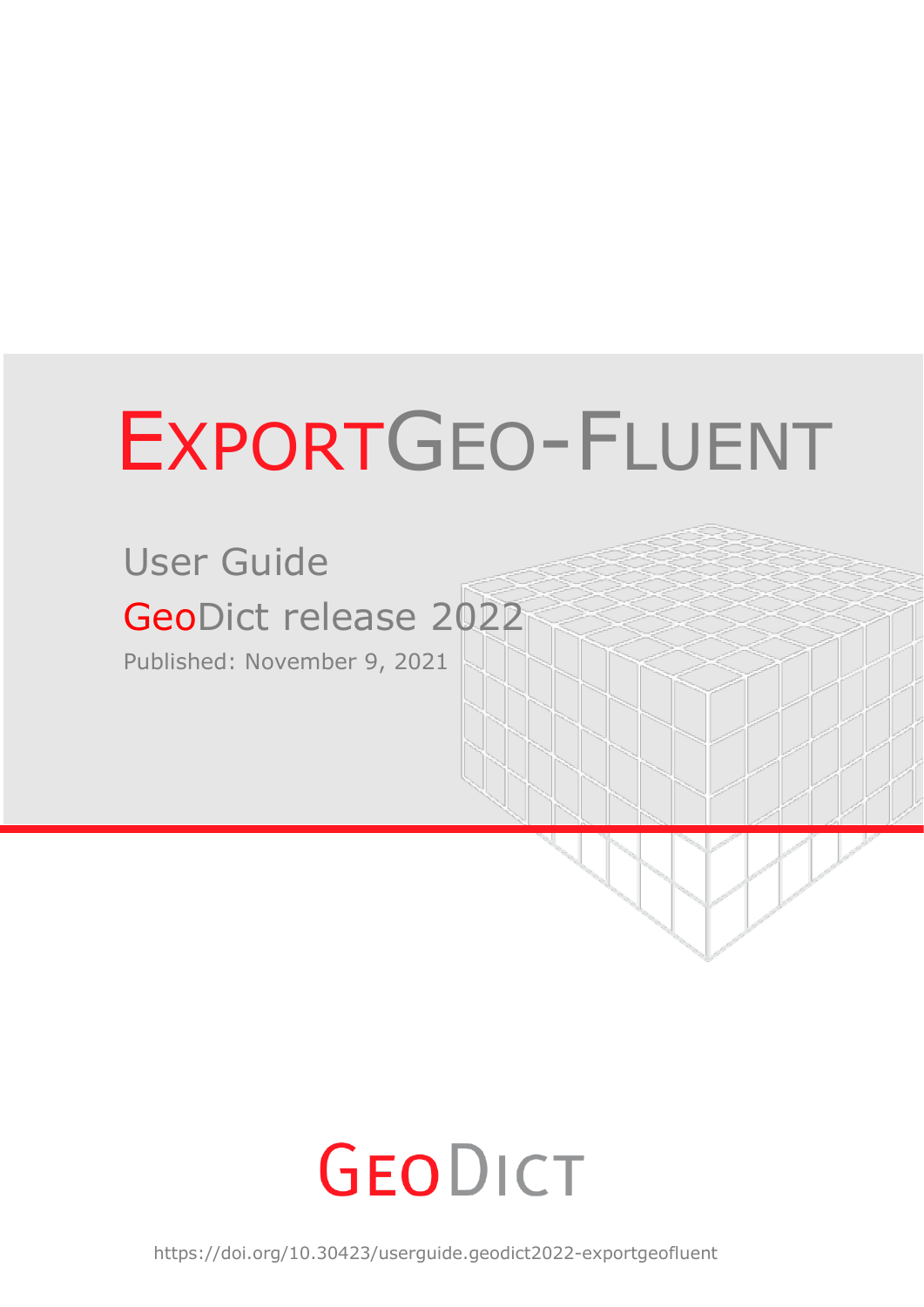| <b>EXPORTGEO SUBMODULES</b>                                                                       |                      |
|---------------------------------------------------------------------------------------------------|----------------------|
| <b>EXPORTGEO-FLUENT</b>                                                                           |                      |
| <b>EXPORT FLOW SIMULATION (VOXEL)</b>                                                             | 3                    |
| <b>Constituent Materials</b><br>Solver<br>Grid<br>Example: Export to Fluent for flow computations | 3<br>5<br>7<br>8     |
| <b>RUN FLOW SIMULATION (VOXEL)</b><br>EXPORT HEAT SIMULATION (VOXEL)                              | 10<br>11             |
| <b>Constituent Materials</b><br>Solver<br>Grid<br>Example: Export to Fluent for heat computations | 11<br>12<br>12<br>13 |
| <b>RUN HEAT SIMULATION (VOXEL)</b>                                                                | 15                   |
|                                                                                                   |                      |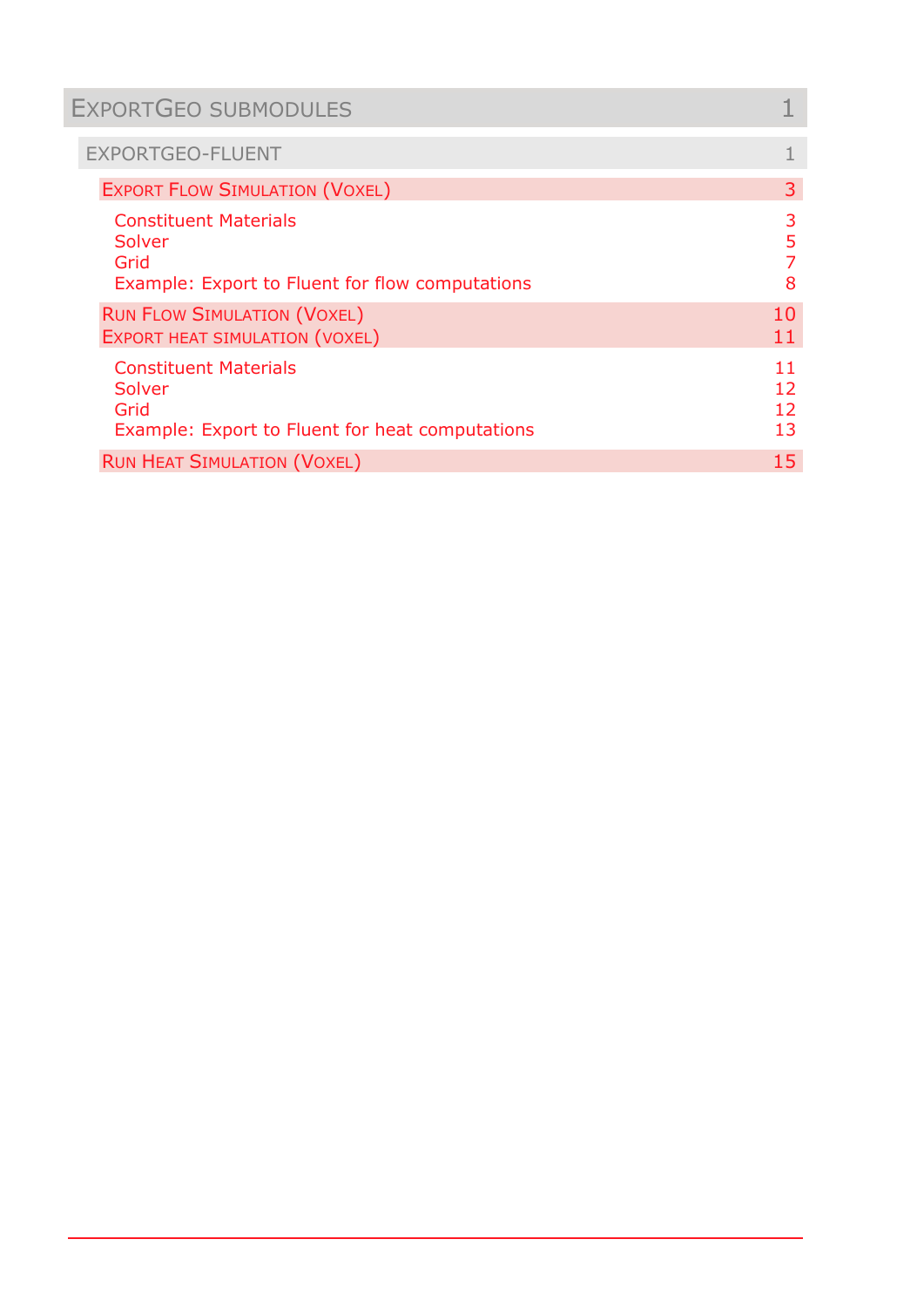## <span id="page-2-0"></span>**EXPORTGEO SUBMODULES**

With ExportGeo, structures from GeoDict can be exported to other formats to make them available in third-party software.

ExportGeo converts voxelized and analytic data material models through four submodules:

- ◼ ExportGeo–Base converts voxelized data to .raw, .vol, and .png formats. Furthermore, it converts analytic data, particles and stream-lines to .gad, and voxelized data to an Avizo Binary File (.am)
- ExportGeo-CAD converts voxelized or analytic structures to popular surface triangulation and CAD formats like STL, VRML, or Parasolid.
- ExportGeo-Fluent converts voxelized data to formats for flow and heat computations with **Fluent™**. The .jou files are saved as ASCII files so that, if changes are required, they can be easily opened and edited with a text editor.
- ExportGeo-Abaqus converts voxelized data to formats for elasticity computations with **Abaqus**. The .inp files are saved as ASCII files so that, if changes are required, they can be easily opened and edited with a text editor.

Based on the voxel structure, GeoDict also generates an unstructured volume mesh (.msh file), as needed for **Fluent™** and **Abaqus**.

## <span id="page-2-1"></span>EXPORTGEO-FLUENT

With ExportGeo-Fluent, it is possible to export structures from GeoDict and to run fluid flow and heat computations with Fluent<sup>™</sup> on them. The voxel structure in GeoDict is exported to a mesh file (\*.msh or \*.neu), the solver parameters for the Fluent simulation are recorded to a journal file (\*.jou). Those two files together contain all necessary information for the simulation in Fluent™.

The same results can be achieved with the FlowDict and ConductoDict modules directly in GeoDict (for further information, consider the [FlowDict](https://www.geodict.com/Support/UserGuide.php) and the [ConductoDict](https://www.geodict.com/Support/UserGuide.php) handbooks of this User Guide. In general, this is the recommended way if FlowDict or ConductoDict is in your GeoDict license, since the GeoDict solvers are optimized for voxel structures and therefore faster and more memory efficient for this use case.

To access ExportGeo-Fluent, select **Export → ExportGeo-Fluent** in the menu bar.

In the ExportGeo-Fluent section, choose the export option in the pull-down menu. With **Export Flow Simulation (Voxel)** and **Export Heat Simulation (Voxel)**, the current voxel structure is exported to Fluent and the simulation parameters are recorded as \*.jou file. Additionally, with **Run Flow Simulation (Voxel)** and **Run Heat Simulation (Voxel)**, the Fluent simulation is directly started after the export.

To execute the \*.jou file in Fluent™, the 3D double-precision solver (fluent 3ddp) must be selected. When exporting under Windows and running simulations under Linux, it might be necessary to convert the **\*.jou** and **\*.msh** files to the Unix format with the dos2unix command.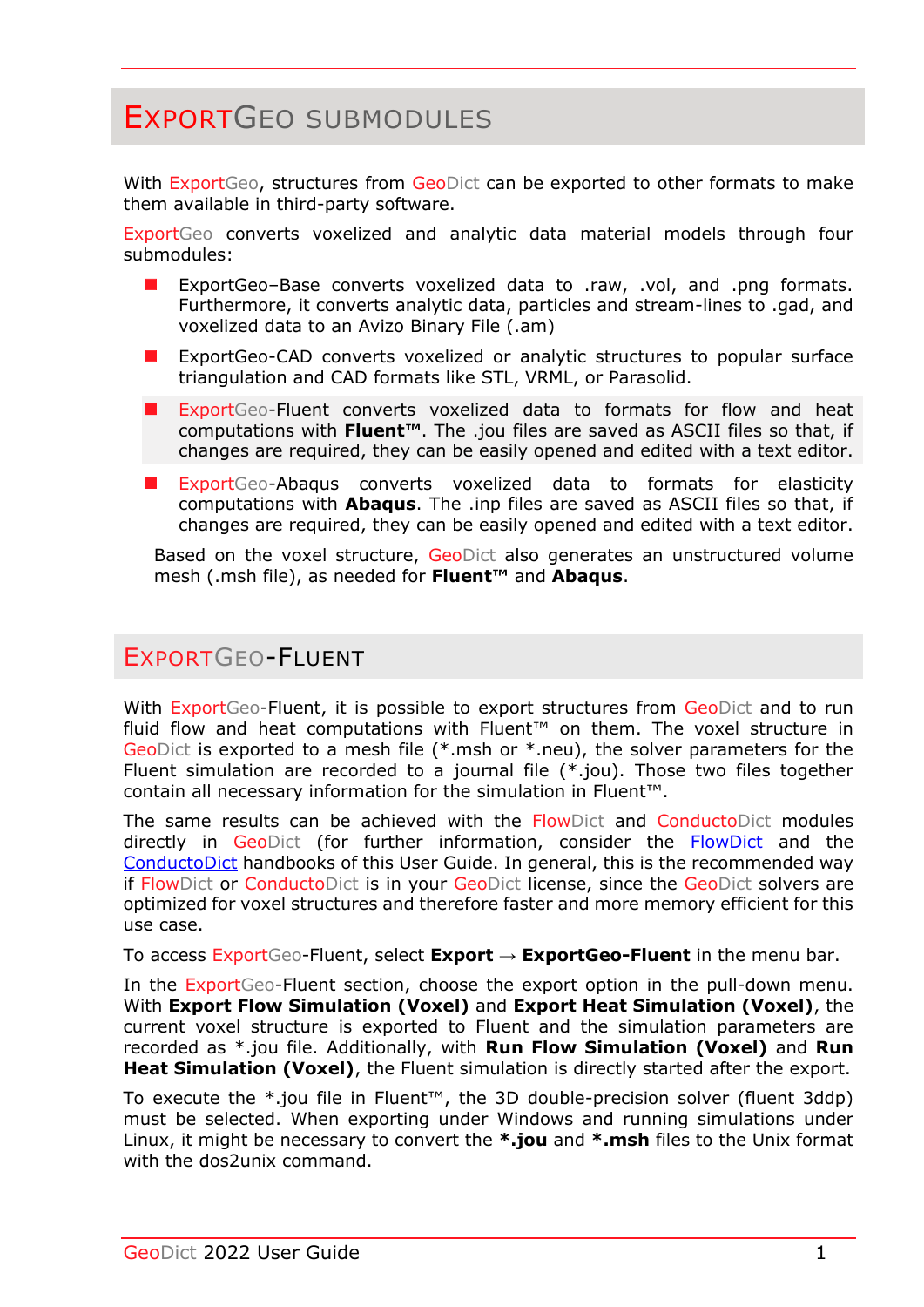#### ExportGeo-Fluent

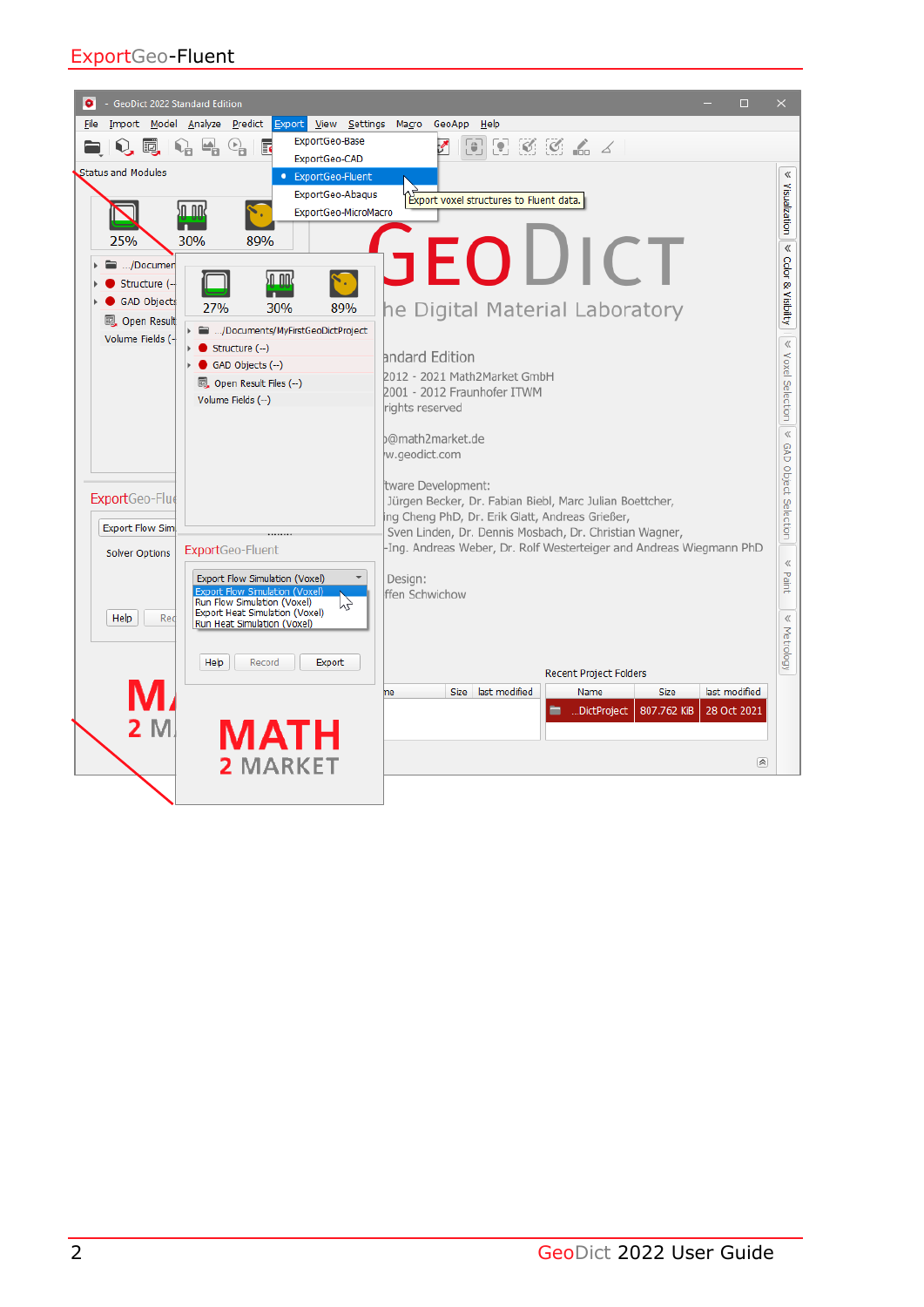## <span id="page-4-0"></span>EXPORT FLOW SIMULATION (VOXEL)

To generate a journal file and mesh for a flow computation with **Fluent**, select **Export Flow Simulation (Voxel)** from the pull-down menu in the **ExportGeo-Fluent** section.

Click the **Solver Options**' **Edit…** button to define the settings for the export to Fluent. After entering all parameters, click **Export** to export the simulation settings for Fluent.

| ExportGeo-Fluent               |               |
|--------------------------------|---------------|
| Export Flow Simulation (Voxel) |               |
| Solver Options                 | Edit $\cdots$ |
|                                |               |
|                                |               |
|                                |               |
|                                |               |
| Help<br>Record                 | Export        |
|                                |               |

In the **Export Fluent Flow Options** dialog, choose a **Result File Name (\*.gdr)** according to the current project. The result file contains all information about the current export. The corresponding result folder contains mesh and journal files for Fluent and the chosen structure.

The options for ExportGeo-Fluent are organized under the tabs **Constituent Materials**, **Solver**, and **Grid**.

#### <span id="page-4-1"></span>CONSTITUENT MATERIALS

The fluid parameters of all constituent materials in the structure are defined in the corresponding fields under the **Constituent Materials** tab.

| <b>O</b> Export Fluent Flow Options            |                                                                                 | $\times$<br>$\Box$            |
|------------------------------------------------|---------------------------------------------------------------------------------|-------------------------------|
| <b>GEODICT</b>                                 |                                                                                 |                               |
| Result File Name (*.gdr) ExportFluentFlow.gdr  |                                                                                 |                               |
| <b>Constituent Materials</b><br>Solver<br>Grid |                                                                                 |                               |
|                                                |                                                                                 | Set all Fluids to             |
| Temperature -273.15 <= $ 20$                   | $\le$ = 1000.00 °C $\sim$                                                       | <b>Edit Material Database</b> |
| $\ddot{}$<br>Material                          | Fluid Density / Viscosity                                                       |                               |
| Use $Air -$<br>ID Name                         | Density  / (kg/m <sup>3</sup> ) ▼ Dyn. Viscosity / (kg/(ms)) Temp. Range / (°C) |                               |
| $\blacktriangledown$<br>Air (Fluid)<br>ﻩ<br>00 | 1.204<br>1.834e-5<br>$-10,427$                                                  |                               |
| Manual (Solid)<br>01                           | Not Defined                                                                     |                               |
| Manual (Solid)<br>02                           | Not Defined                                                                     |                               |
|                                                |                                                                                 |                               |
|                                                |                                                                                 |                               |
|                                                |                                                                                 |                               |
| ◎ ● 8 隔<br>$\mathcal{D}_{\mathbf{C}}$          |                                                                                 | <b>OK</b><br>Cancel           |

If one fluid is present in the structure, this fluid is chosen automatically. If the structure contains more than one fluid, the fluid used for the flow simulation must be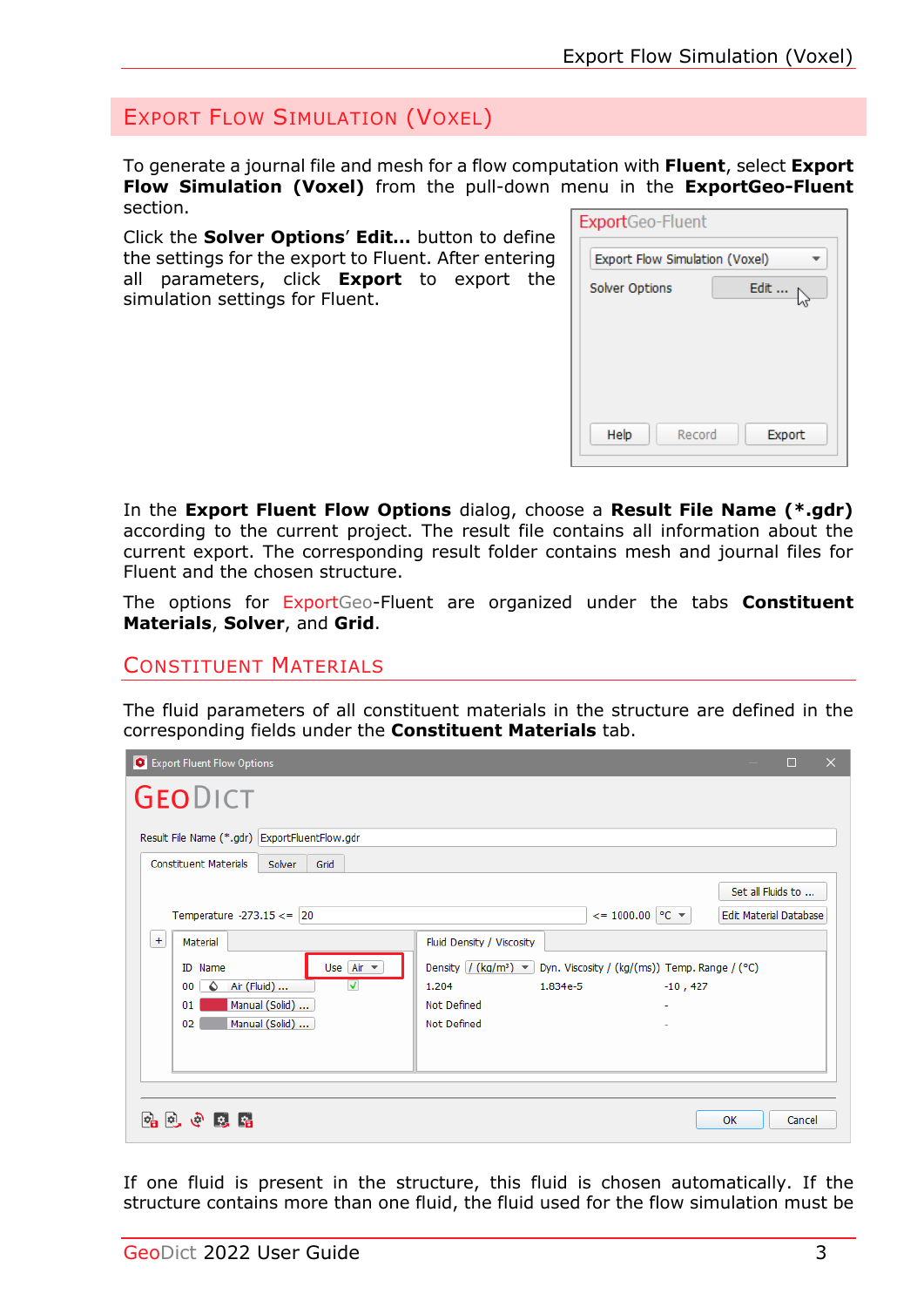selected through the **Use** pull-down menu. Then, the other fluids in the structure are treated as solid in the simulation.

Alternatively, all fluids in the structure can be set to one specific material with **Set all Fluids to …**.

| Temperature -273.15 <= $ 20$                                                                                                                                    |                                                              | $\le$ = 1000.00 °C $\sim$                                                                                                 |                     | Set all Fluids to<br>Edit Marerial Database |
|-----------------------------------------------------------------------------------------------------------------------------------------------------------------|--------------------------------------------------------------|---------------------------------------------------------------------------------------------------------------------------|---------------------|---------------------------------------------|
| $\pmb{+}$<br>Material<br>Use  <br>Air $\sqrt{ }$<br>ID Name<br>Air<br>$00 \mid \Diamond$<br>Air (Fluid)<br>Water<br>Water (Fluid)<br>01<br>Manual (Solid)<br>02 | Fluid Density / Viscosity<br>1.204<br>998.234<br>Not Defined | Density $\left  \int (kq/m^3) = \right $ Dyn. Viscosity / (kg/(ms)) Temp. Range / $\int (C^{\circ})$<br>1.834e-5<br>0.001 | $-10,427$<br>0,100  |                                             |
| If the structure does not contain a fluid,                                                                                                                      | Set All Fluids to<br><b>GEODICT</b>                          |                                                                                                                           | $\times$<br>□       |                                             |
| assign one to a material of a given material<br>ID. For this, click on the material button to<br>open the Material Selector.                                    |                                                              | Set All Fluids To<br>Density / $(kg/m^3)$<br>Dynamic Viscosity / (kg/(ms))                                                | Air<br><b>Brine</b> | Manual<br>Manual<br>hý<br>Electrolyte       |
| Then, choose a fluid from the material<br>database. To enter the fluid parameters<br>manually, set the material to <b>Fluid</b> $\rightarrow$<br>Manual.        |                                                              | Kinematic Viscosity / (m <sup>2</sup> /s)                                                                                 | Ωil<br>OK           | Mercury<br>Water<br>Cancel                  |

|                                                                                                                                                                                                              | Set all Fluids to                                                                                                                                                                                                                                                                       |
|--------------------------------------------------------------------------------------------------------------------------------------------------------------------------------------------------------------|-----------------------------------------------------------------------------------------------------------------------------------------------------------------------------------------------------------------------------------------------------------------------------------------|
| Temperature -273.15 <= $ 20$<br>$^{\rm +}$<br>Material<br>No fluid in geometry.<br>ID Name<br>Manual (Solid)<br>00<br>Manual (Solid)<br>01<br>Manual (Solid)<br>02<br>00 Material Selector<br><b>GEODICT</b> | $\lt$ = 1000.00 °C $\blacktriangledown$<br><b>Edit Material Database</b><br>Fluid Density / Viscosity<br>Density $\left/$ (kg/m <sup>3</sup> ) $\rightarrow$ Dyn. Viscosity / (kg/(ms)) Temp. Range / (°C)<br>Not Defined<br>Not Defined<br>Not Defined<br>$\times$<br>П                |
| Material Type Fluid<br>Fluid<br>Air<br><b>Information</b><br><b>Edit Material Database</b>                                                                                                                   | Name<br>Topic<br>$\triangleright$ Solid<br>▼ Pore (Fluid)<br>Undefined<br>Manual<br>Gas, F<br>Air<br><b>Brine</b><br>Liquid,<br>Electrolyte<br>Liquid,<br>Liquid<br>Mercury<br>Oil<br>Liquid,<br>Water<br>Liquid,<br>Porous (Fluid)<br>Undefined<br>$\blacktriangleleft$<br>Þ<br>Search |
|                                                                                                                                                                                                              | OK<br>Cancel                                                                                                                                                                                                                                                                            |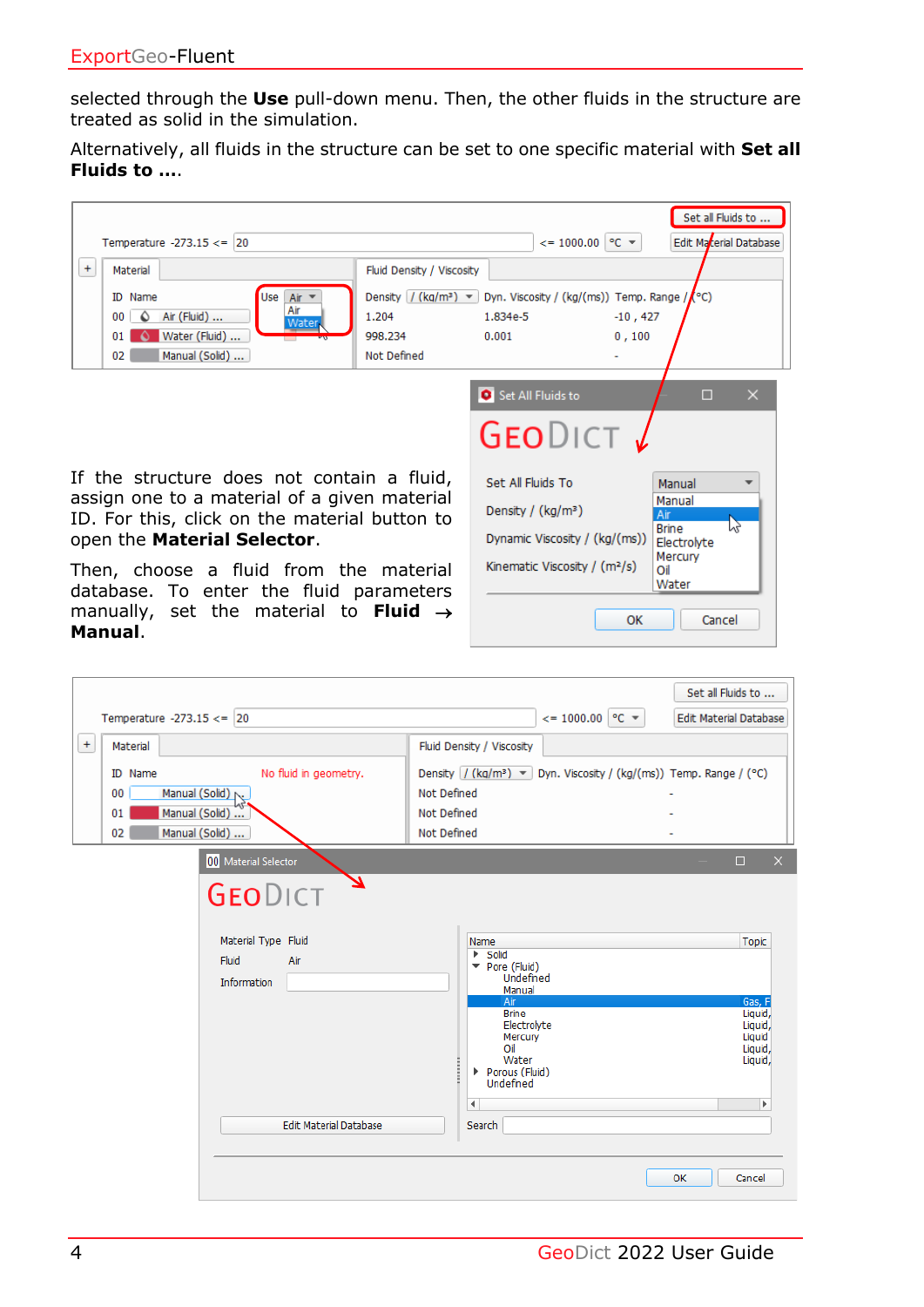The parameters of the selected fluid (**Density**, **Dynamic Viscosity**, and **Kinematic Viscosity**) are then used in the Fluent simulation.

## <span id="page-6-0"></span>**SOLVER**

All settings for the Fluent solver and the simulation parameters are defined under the **Solver** tab.

| <b>O</b> Export Fluent Flow Options            |                                               |                              |                         |        | $\Box$                   | ×                        |
|------------------------------------------------|-----------------------------------------------|------------------------------|-------------------------|--------|--------------------------|--------------------------|
| <b>GEODICT</b>                                 |                                               |                              |                         |        |                          |                          |
|                                                |                                               |                              |                         |        |                          |                          |
|                                                | Result File Name (*.gdr) ExportFluentFlow.gdr |                              |                         |        |                          |                          |
| <b>Constituent Materials</b>                   | Solver<br>Grid                                |                              |                         |        |                          |                          |
| Accuracy                                       | $1e-6$                                        |                              |                         |        |                          |                          |
| Maximal Iterations   20000                     |                                               |                              |                         |        |                          | ŧ                        |
| <b>Fluent Version</b>                          | Fluent 18 or Later                            |                              |                         |        |                          | $\overline{\mathbf v}$   |
| Mesh Format                                    | Fluent Mesh (.msh)                            |                              |                         |        |                          | $\overline{\phantom{a}}$ |
|                                                | V Write Binary Files                          |                              |                         |        |                          |                          |
| Solver Type                                    | Coupled                                       |                              |                         |        |                          | $\overline{\mathbf v}$   |
| <b>Direction</b>                               |                                               |                              |                         |        |                          |                          |
| Flow in Z-direction                            |                                               |                              |                         |        | $\overline{\phantom{a}}$ |                          |
|                                                |                                               |                              |                         |        |                          |                          |
| Embedded: InFlow 2                             |                                               | OutFlow 2                    |                         |        |                          |                          |
|                                                | Boundary Conditions in Tangential Direction   |                              |                         |        |                          |                          |
| • Periodic                                     |                                               | Symmetric                    |                         |        |                          |                          |
| Input file                                     |                                               |                              |                         |        |                          |                          |
| Create permeability journal file               |                                               |                              | $\overline{\mathbf{v}}$ | Browse |                          |                          |
|                                                |                                               |                              |                         |        |                          |                          |
| Experiment Input / Output                      |                                               |                              |                         |        |                          |                          |
| ● Pressure Drop                                | 0.02                                          | Pa<br>$\overline{\mathbf v}$ |                         |        |                          |                          |
| Mean Velocity                                  | 0.1                                           | m/s                          |                         |        |                          |                          |
| Flow Rate                                      | 60                                            | Vmin on Flow Area 100        |                         |        | cm <sup>2</sup>          |                          |
|                                                |                                               |                              |                         |        |                          |                          |
|                                                |                                               |                              |                         |        |                          |                          |
| $\boxed{\phi}$<br>$\boxed{\circ}$<br>ŵ<br>l ¢. |                                               |                              |                         | OK     | Cancel                   |                          |

- **Accuracy:** The value in **Accuracy** defines the convergence criterion for the Fluent simulation. Therefore, it controls the precision of the computed solution and should be adapted to the simulation task. When there is doubt about the quality of the solution, decrease the **Accuracy** value by a factor of ten for that solver.
- **Maximal Iterations:** The number of iterations for the flow solver can be limited with **Maximal Iterations**. When the solver stops because the number of **Maximal Iterations** is reached, the quality of the solution might be doubtful since the requested **Accuracy** is not reached. Therefore, it is recommended to choose a large value here and adapt it only if there are strong constraints on the allowed runtime.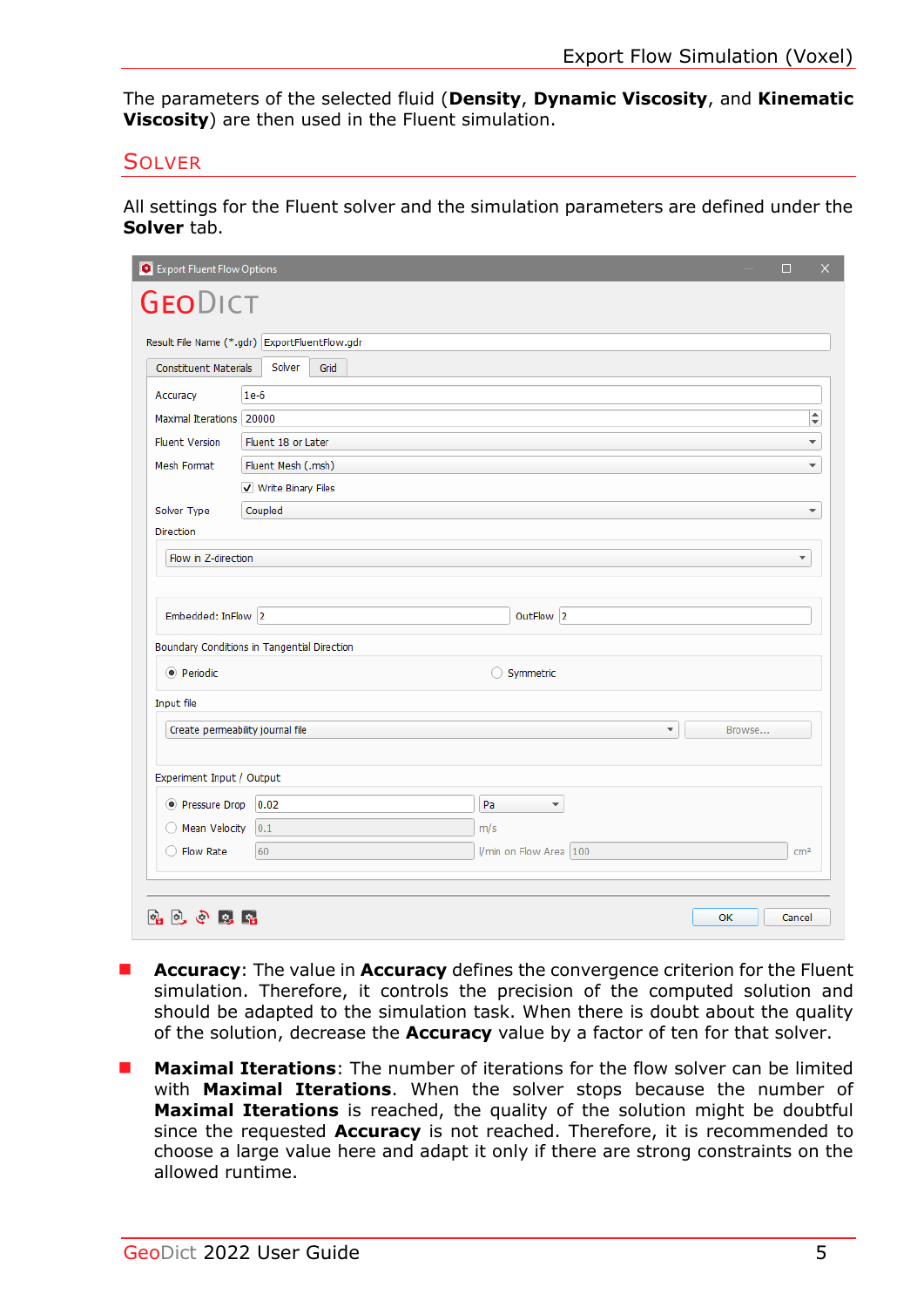- ◼ **Fluent Version**: From the pull-down menu, select your **Fluent™** version. Currently **Fluent™ 6.2**, **Fluent™ 6.3**, **Fluent 12** and **Fluent 18** (or later) are supported.
- **Mesh Format**: The desired mesh format (\*.msh or \*.neu) can be selected from the pull-down menu **Mesh Format**. The check box **Write Binary Files** determines if the created mesh file (\*.msh) is stored in binary or ASCI format. Note that in binary format file sizes are smaller, whereas ASCII files are human readable.
- **Solver Type**: From the **Solver Type** pull-down menu, select the available implementations of the **Fluent™** solver: **Coupled**, **SIMPLE**, **SIMPLEC** and **PISO**.
- **Direction**: Choose the direction of the flow, available are **Flow in X-, Y-,** or Z-**Direction**.
- **Inflow and Outflow:** The size of the necessary **Inflow** and **Outflow** region depends on the structure and on the specific simulation task. Choose the number of Voxels that are added at the **Inflow** and at the **Outflow** before export.
- ◼ **Boundary Conditions in Tangential Direction**: Choose the **Boundary Conditions in Tangential Direction**. For the **Periodic** boundary conditions, Fluent requires the first and last layer of voxels to be identical on opposite boundaries. This is not necessary for **Symmetric** boundary conditions. Therefore, the exported mesh is slightly larger if **Periodic** is selected.
- **Input file**: In the Input file panel, choose between the permeability journal file (**Fluent™** computes the permeability in the flow direction) or to use your own journal body file.

| Input file                         |        |
|------------------------------------|--------|
| Create permeability journal file   | Browse |
| Create permeability journal file   |        |
| Use user defined journal body file |        |

The **Fluent™** manuals explain how to create **Fluent™** journal body files (\*.jbf). Several journal body files (**pressureDrop\_X.jbf**, **pressureDrop\_Y.jbf**, **pressureDrop\_Z.jbf**, and **massFlux.jbf**) are included as examples in the **ExportGeoFluent** folder in the GeoDict installation directory (e.g. C:\Program Files\Math2Market GmbH\GeoDict2022\ExportGeoFluent).

**Experiment Input / Output:** As Experiment Input, either the **Pressure Drop**, the **Mean Velocity**, or the **Flow Rate** (for a given **Flow Area**) can be defined.

| ● Pressure Drop<br>0.02 | Pa                    |                 |
|-------------------------|-----------------------|-----------------|
| Mean Velocity<br>0.1    | m/s                   |                 |
| <b>Flow Rate</b><br>60  | Vmin on Flow Area 100 | cm <sup>2</sup> |

For a given **Pressure Drop** as experiment input, the output is the **Mean Velocity** and vice versa. The **Pressure Drop** is the difference between the inflow and outflow pressures, and the **Mean Velocity** is the average speed of the flow in the flow-direction.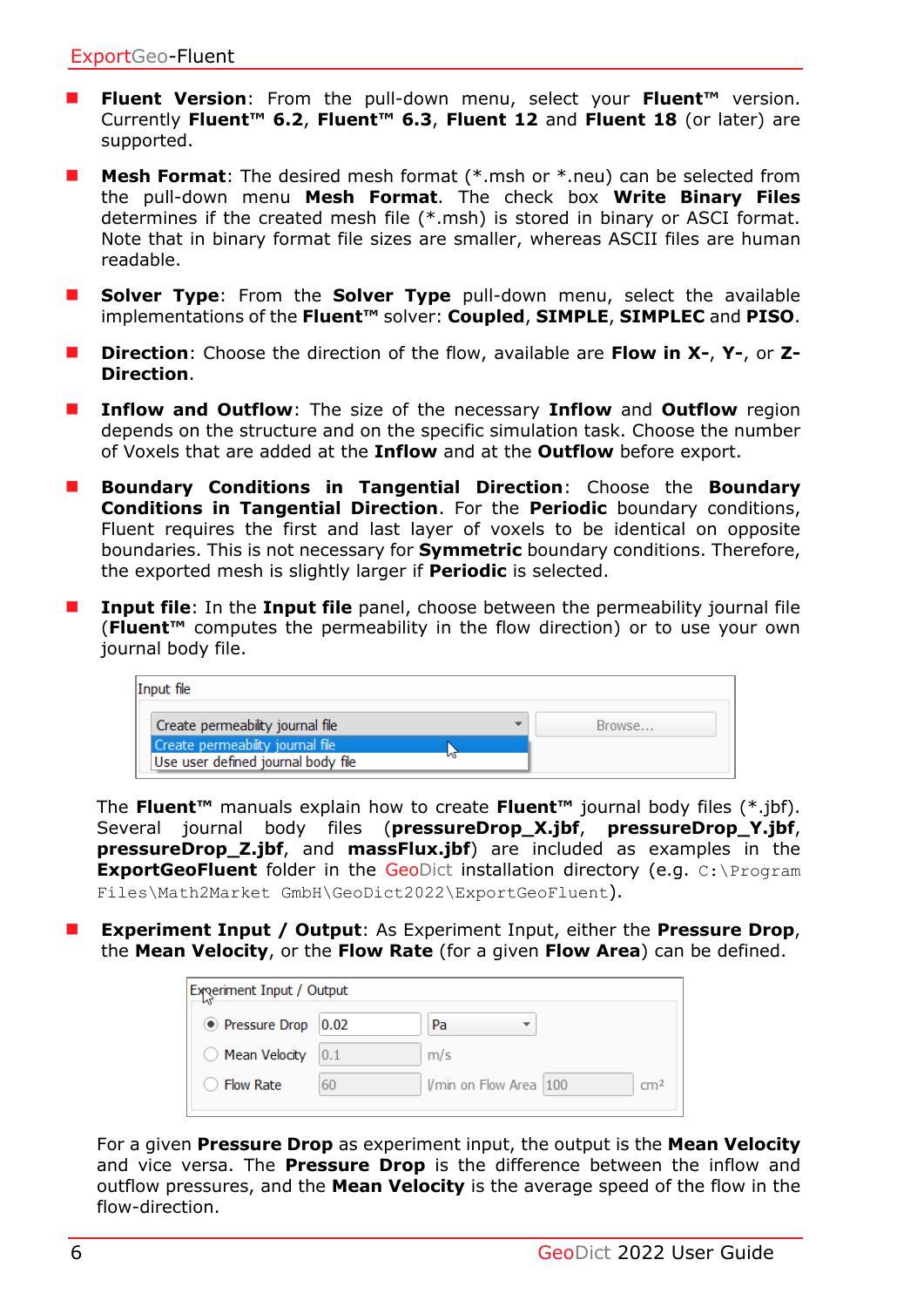#### <span id="page-8-0"></span>**GRID**

Structures in GeoDict always based on voxels. With **Voxels with side length …**, the voxel structure from GeoDict is exported as-is to Fluent.

If the simulation in Fluent should be done on a boxel grid, the size of these boxels can be entered with **Boxels with …**. With this option, every voxel in GeoDict is mapped on a boxel with the given size.

| <b>Q</b> Export Fluent Flow Options           |        |      |          |    | П      | $\times$ |
|-----------------------------------------------|--------|------|----------|----|--------|----------|
| <b>GEODICT</b>                                |        |      |          |    |        |          |
| Result File Name (*.gdr) ExportFluentFlow.gdr |        |      |          |    |        |          |
| <b>Constituent Materials</b>                  | Solver | Grid |          |    |        |          |
| <sup>●</sup> Voxels with side length 12 µm    |        |      |          |    |        |          |
| Boxels with                                   |        |      |          |    |        |          |
| Length $X / (m)$                              |        |      | $1.2e-5$ |    |        |          |
| Length $Y / (m)$                              |        |      | $1.2e-5$ |    |        |          |
| Length $Z / (m)$                              |        |      | $1.2e-5$ |    |        |          |
|                                               |        |      |          |    |        |          |
|                                               |        |      |          |    |        |          |
|                                               |        |      |          |    |        |          |
| $\circ$ $\circ$ $\circ$<br>l sa               |        |      |          | OK | Cancel |          |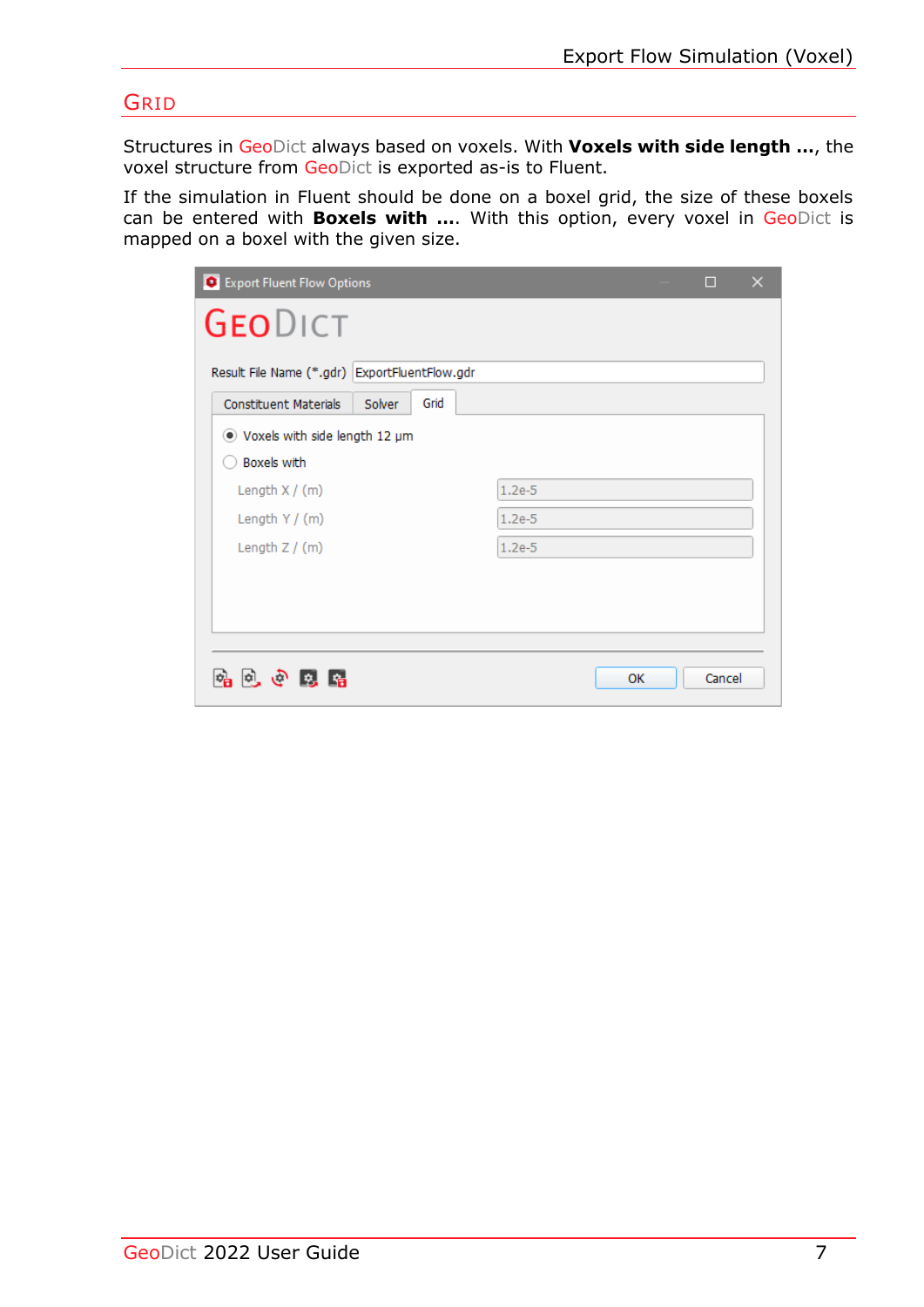## <span id="page-9-0"></span>EXAMPLE: EXPORT TO FLUENT FOR FLOW COMPUTATIONS

Start ExportGeo-Fluent by selecting **Export** → **ExportGeo-Fluent** in the menu bar. Select **Export Flow Simulation (Voxel)** from the pull-down menu in the ExportGeo-Fluent section.

In this example, a weave structure with two materials is exported to Fluent to run flow computations.



| ExportGeo-Fluent<br>Export Flow Simulation (Voxel) |                  |  |  |
|----------------------------------------------------|------------------|--|--|
| <b>Solver Options</b>                              | Edit $\bigwedge$ |  |  |
|                                                    |                  |  |  |
| Help<br>Record                                     | Export           |  |  |

Click the **Solver Options**' **Edit…** button to open the **Export Fluent Flow Options** dialog. Then, enter the parameters for the Fluent solver.

Under the **Constituent Materials** tab, click **Set all Fluids to…** and select **Air** from the list. Then, the fluid density and viscosity for air from the GeoDict material database are used.

| <b>O</b> Export Fluent Flow Options                                                                                      | $\Box$<br>$\times$                                                                                             |
|--------------------------------------------------------------------------------------------------------------------------|----------------------------------------------------------------------------------------------------------------|
| <b>GEODICT</b>                                                                                                           |                                                                                                                |
| Result File Name (*.gdr) ExportFluentFlow.gdr                                                                            |                                                                                                                |
| <b>Constituent Materials</b><br>Solver<br>Grid                                                                           |                                                                                                                |
|                                                                                                                          | Set all Fluids to A                                                                                            |
| Temperature -273.15 <= $ 20$                                                                                             | $\le$ = 1000.00 °C $\sim$<br>Edit Material Database                                                            |
| $\ddot{}$<br><b>Material</b>                                                                                             | Set All Fluids to<br>$\Box$<br>$\times$<br>Fluid Density / Viscosity                                           |
| No fluid in geometry.<br>ID Name<br>00<br>Pore                                                                           | Density $\left  / (kq/m^3) \right $ Dyn. Viscosity<br><b>GEODICT</b><br><b>Not Defined</b>                     |
| Manual (Solid)<br>01                                                                                                     | <b>Not Defined</b><br>Set All Fluids To<br>▼                                                                   |
| 02<br>Manual (Solid)                                                                                                     | Manual<br><b>Not Defined</b><br>Manual<br>Density / (kg/m <sup>3</sup> )                                       |
| <b>O</b> Export Fluent Flow Options                                                                                      | Air<br><b>Brine</b><br>Dynamic Viscosity / (kg/(ms))<br>Electrolyte                                            |
| <b>GEODICT</b>                                                                                                           | Mercury<br>Kinematic Viscosity / (m <sup>2</sup> /s)<br>Oil                                                    |
| $\circ$ $\circ$                                                                                                          | Water                                                                                                          |
| Result File Name (*.gdr) ExportFluentFlow.gdr                                                                            | OK<br>Cancel                                                                                                   |
| <b>Constituent Materials</b><br>Solver<br>Grid                                                                           |                                                                                                                |
|                                                                                                                          | Set all Fluids to                                                                                              |
| Temperature -273.15 <= $ 20$                                                                                             | $\lt$ = 1000.00 °C $\approx$<br><b>Edit Material Database</b>                                                  |
| $+$<br>Material                                                                                                          | Fluid Density / Viscosity                                                                                      |
| Use $Air -$<br>ID Name                                                                                                   | Density $\left  \int (kq/m^3) \right  \neq 0$ Dyn. Viscosity $\int (kq/(ms))$ Temp. Range $\int ({}^{\circ}C)$ |
| $\checkmark$<br>Air (Fluid)<br>00 <sup>1</sup><br>♦                                                                      | 1.204<br>1.834e-5<br>$-10, 427$                                                                                |
| Manual (Solid)<br>01<br>Manual (Solid)<br>02                                                                             | Not Defined<br>Not Defined                                                                                     |
|                                                                                                                          |                                                                                                                |
|                                                                                                                          |                                                                                                                |
|                                                                                                                          |                                                                                                                |
| $P_{\mathbf{a}}$ $\mathbf{e}_{\mathbf{a}}$ $\mathbf{e}_{\mathbf{b}}$ $\mathbf{e}_{\mathbf{a}}$ $\mathbf{e}_{\mathbf{a}}$ | OK<br>Cancel                                                                                                   |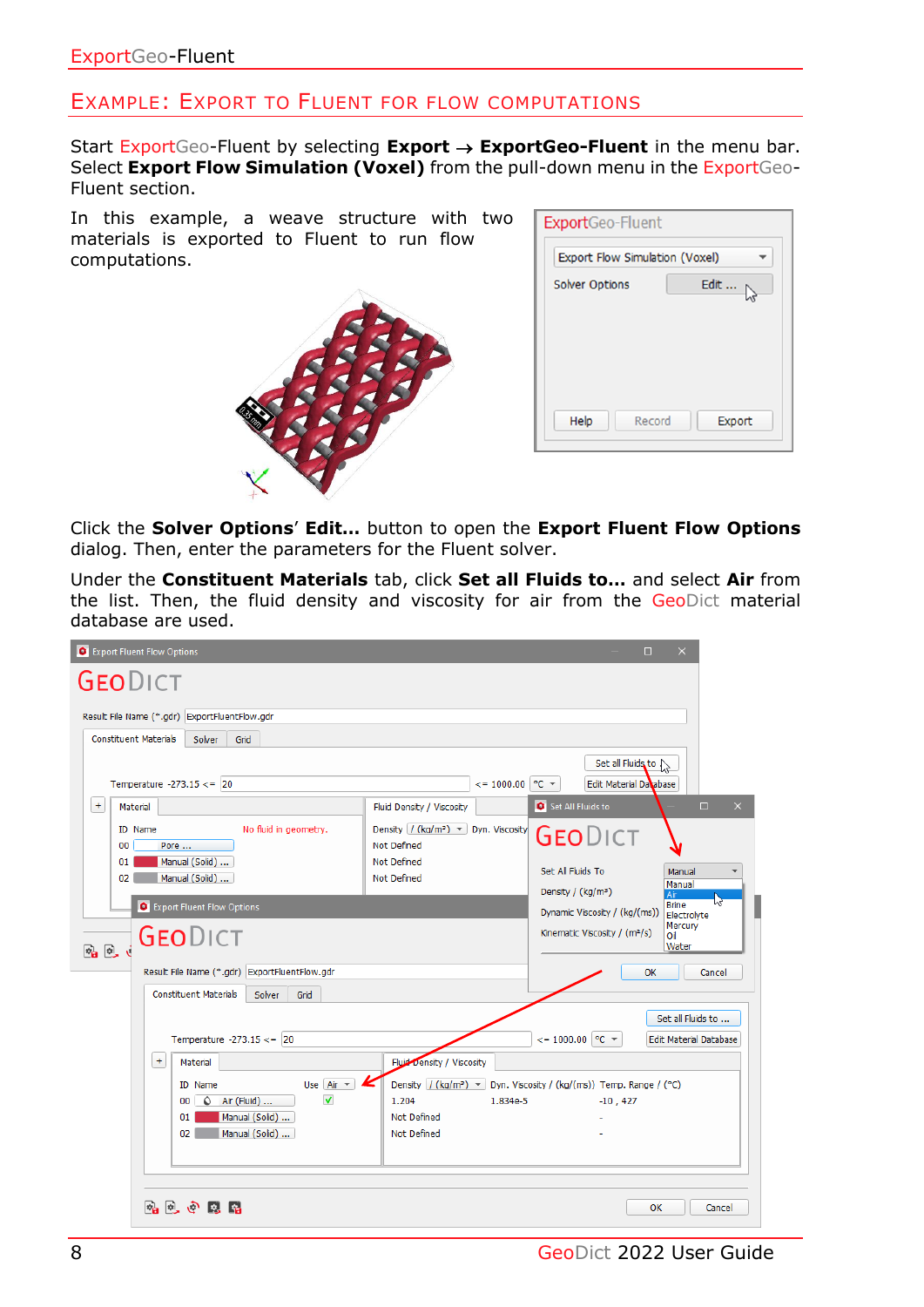In the **Solver** tab, keep the default values:

| <b>GEODICT</b>                                |                      |      |                                    |                          |
|-----------------------------------------------|----------------------|------|------------------------------------|--------------------------|
| Result File Name (*.gdr) ExportFluentFlow.gdr |                      |      |                                    |                          |
| <b>Constituent Materials</b>                  | Solver               | Grid |                                    |                          |
| Accuracy                                      | $1e-6$               |      |                                    |                          |
| Maximal Iterations                            | 20000                |      |                                    | ŧ                        |
| <b>Fluent Version</b>                         | Fluent 18 or Later   |      |                                    | $\overline{\phantom{a}}$ |
| Mesh Format                                   | Fluent Mesh (.msh)   |      |                                    | $\overline{\mathbf{v}}$  |
|                                               | V Write Binary Files |      |                                    |                          |
| Solver Type                                   | Coupled              |      |                                    | ÷.                       |
| <b>Direction</b>                              |                      |      |                                    |                          |
| Flow in Z-direction                           |                      |      |                                    | $\overline{\phantom{a}}$ |
| Embedded: InFlow 2                            |                      |      | OutFlow 2                          |                          |
| Boundary Conditions in Tangential Direction   |                      |      |                                    |                          |
| • Periodic                                    |                      |      | ◯ Symmetric                        |                          |
| Input file                                    |                      |      |                                    |                          |
| Create permeability journal file              |                      |      | Browse<br>$\overline{\phantom{a}}$ |                          |
| Experiment Input / Output                     |                      |      |                                    |                          |
| ● Pressure Drop                               | 0.02                 |      | Pa<br>$\overline{\mathbf{v}}$      |                          |
| Mean Velocity                                 | 0.1                  |      | m/s                                |                          |
|                                               | 60                   |      | Vmin on Flow Area 100              | cm <sup>2</sup>          |
| <b>Elow Rate</b>                              |                      |      |                                    |                          |

Also keep the default value (**Voxels with side length …**) under the **Grid** tab. With this option, the voxel structure from GeoDict is used as it is. Click **OK** to close the **Export Fluent Flow Options** dialog and return to the **ExportGeo-Fluent** section. Click **Export** to export the structure and simulation settings for Fluent.

The result file (\*.gdr) is automatically opened in the **Result Viewer** and contains all information about the current export. The corresponding result folder contains the mesh and journal files for Fluent.

To run the flow computation, start **Fluent** and open the journal file by selecting **File**  → **Read** → **Journal…**.

After the simulation, the computation results can be visualized in **Fluent**. In the figure below, contour plots of the pressure and mean velocity in the structure are shown.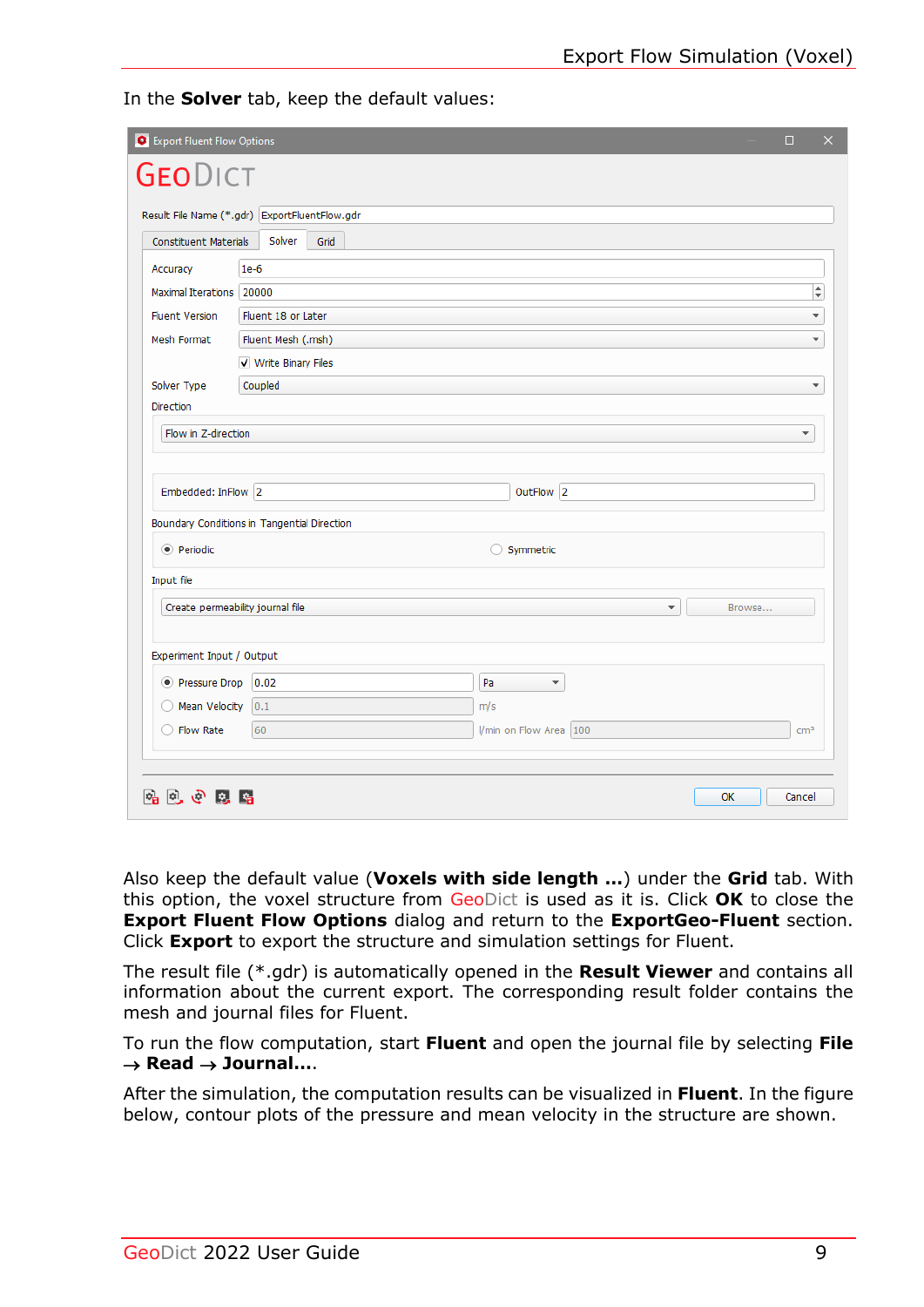#### ExportGeo-Fluent



## <span id="page-11-0"></span>RUN FLOW SIMULATION (VOXEL)

**Run Flow Simulation (Voxel)** contains the same options as **Export Flow Simulation (Voxel)**, but the simulation in Fluent is directly started after clicking on **Run**.  $\overline{r}$ ٦  $\sim$ 

|                                                                                                   | ExportGeo-Fluent<br>Run Flow Simulation (Voxel) |            |
|---------------------------------------------------------------------------------------------------|-------------------------------------------------|------------|
|                                                                                                   | Solver Options                                  | Edit       |
| The available options are explained under <b>Export</b><br>Flow Simulation (Voxel), in pages 3ff. |                                                 |            |
|                                                                                                   | Help<br>Record                                  | <b>Run</b> |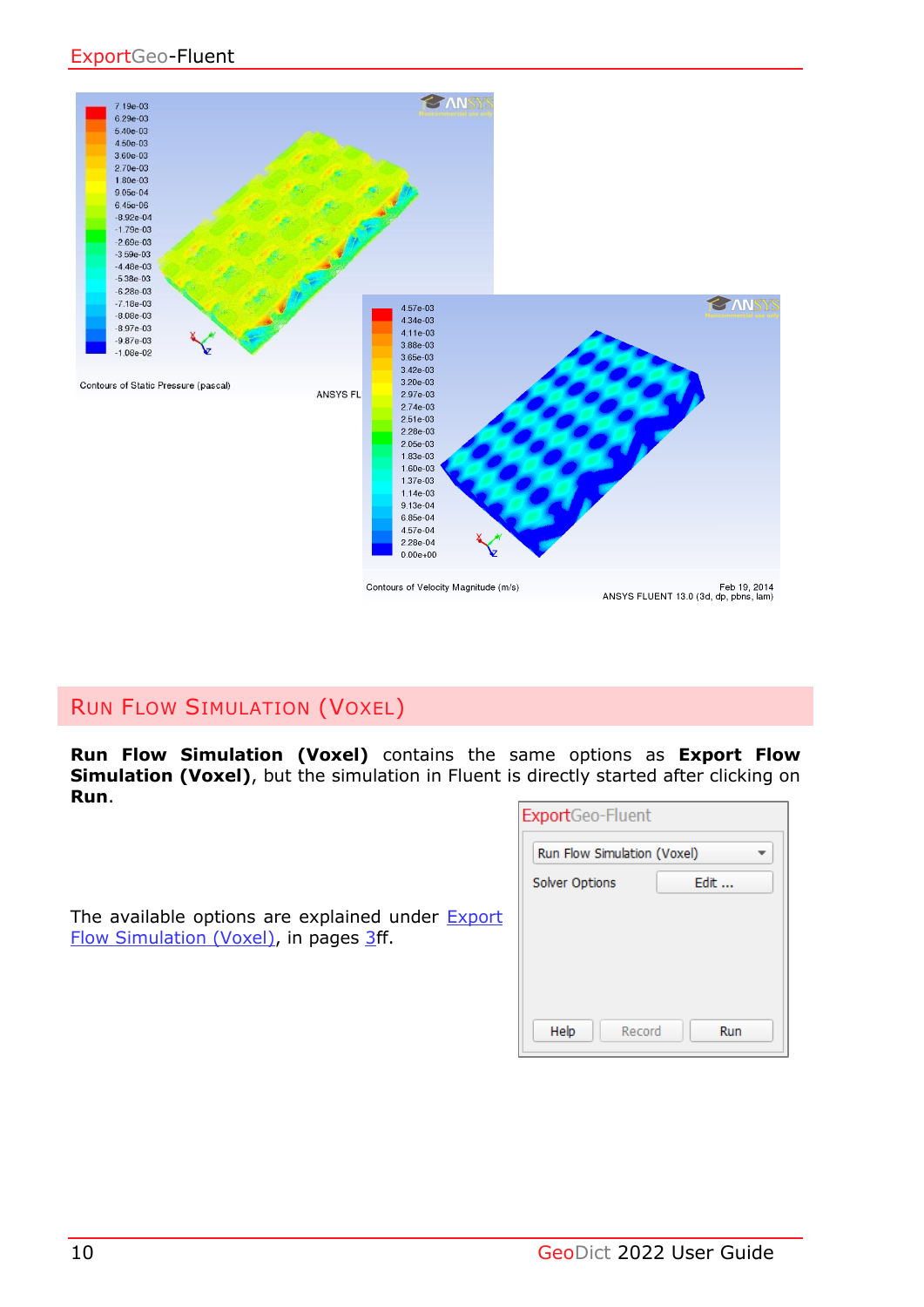#### <span id="page-12-0"></span>EXPORT HEAT SIMULATION (VOXEL)

To generate a journal file and a mesh file for a heat computation with **Fluent**, select **Export Heat Simulation (Voxel)** from the pull-down menu in the ExportGeo-Fluent section.

| ExportGeo-Fluent<br>Export Heat Simulation (Voxel) |        |  |  |
|----------------------------------------------------|--------|--|--|
| Solver Options                                     | Edit   |  |  |
|                                                    |        |  |  |
|                                                    |        |  |  |
|                                                    |        |  |  |
| Help<br>Record                                     | Export |  |  |

In the **Export Fluent Heat Options** dialog, choose a **Result File Name (\*.gdr)** according to your current project. The result file contains all information about the current export. The corresponding result folder contains the mesh and journal files for Fluent and the chosen structure.

The options for the **Fluent** solver are organized under the tabs **Constituent Materials**, **Solver**, and **Grid**.

#### <span id="page-12-1"></span>CONSTITUENT MATERIALS

The thermal conductivities of all materials present in the structure are defined in the corresponding fields under the **Constituent Materials** tab.

| <b>C</b> Export Fluent Heat Options            |                                            |                                 |                              | $\times$<br>П                                           |  |
|------------------------------------------------|--------------------------------------------|---------------------------------|------------------------------|---------------------------------------------------------|--|
| <b>GEODICT</b>                                 |                                            |                                 |                              |                                                         |  |
| Result File Name (*.gdr) ExportFluentHeat.gdr  |                                            |                                 |                              |                                                         |  |
| <b>Constituent Materials</b><br>Solver<br>Grid |                                            |                                 |                              |                                                         |  |
| Temperature -273.15 <= $ 20$                   |                                            |                                 | $\lt$ = 1000.00 °C $\approx$ | <b>Edit Material Database</b>                           |  |
| $\ddot{}$<br><b>Material</b>                   | <b>Thermal Conductivity</b>                |                                 |                              |                                                         |  |
| ID Name                                        | <b>Material Law</b>                        |                                 |                              | Long. / (W/(mK)) Trans. 1 / (W/(mK)) Trans. 2 / (W/(mK) |  |
| Air (Fluid)<br>00<br>$\triangle$               | Iso. Lav $\blacktriangledown$<br>Isotropic | 0.0257                          | 0.0257                       | 0.0257                                                  |  |
| Manual (Solid)<br>01                           | Manual $\blacktriangledown$<br>Isotropic   | 1.28<br>$\overline{\mathbf{v}}$ | 1.28                         | 1.28                                                    |  |
| Manual (Solid)<br>02                           | Manual $\blacktriangledown$<br>Isotropic   | 1.28<br>$\overline{\mathbf{v}}$ | 1.28                         | 1.28                                                    |  |
|                                                |                                            |                                 |                              |                                                         |  |
| 4                                              |                                            |                                 |                              | ٠                                                       |  |
|                                                |                                            |                                 |                              |                                                         |  |
| <b>I</b><br>l¢ì.<br>le. La<br>$\mathfrak{S}$   |                                            |                                 |                              | Cancel<br>OK                                            |  |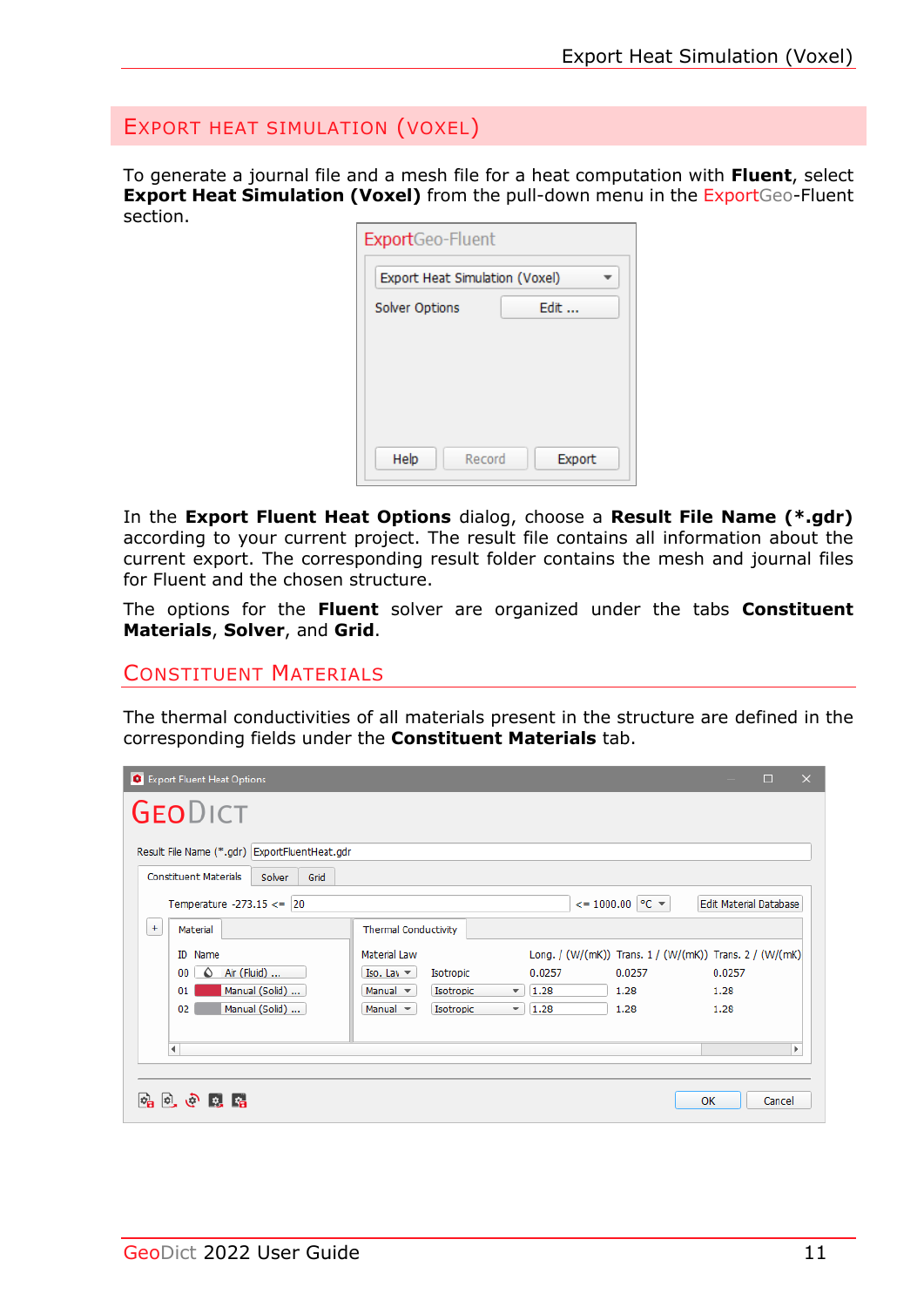## <span id="page-13-0"></span>**SOLVER**

All settings for the Fluent solver and the simulation parameters are defined under the **Solver** tab, and already explained for **Export Flow Simulation (Voxel)** on pages [5f](#page-6-0)f. In contrast to flow simulations, Fluent V. 6.2 is not supported for heat simulations.

| <b>O</b> Export Fluent Heat Options           |                      |      |                         |    |        | $\Box$                   | $\times$               |
|-----------------------------------------------|----------------------|------|-------------------------|----|--------|--------------------------|------------------------|
| <b>GEODICT</b>                                |                      |      |                         |    |        |                          |                        |
| Result File Name (*.gdr) ExportFluentHeat.gdr |                      |      |                         |    |        |                          |                        |
| <b>Constituent Materials</b>                  | Solver               | Grid |                         |    |        |                          |                        |
| Accuracy                                      | $1e-6$               |      |                         |    |        |                          |                        |
| Maximal Iterations 20000                      |                      |      |                         |    |        |                          | $\div$                 |
| <b>Fluent Version</b>                         | Fluent 18 or Later   |      |                         |    |        |                          | ▼                      |
| Mesh Format                                   | Fluent Mesh (.msh)   |      |                         |    |        |                          | $\overline{\mathbf v}$ |
| Direction                                     | V Write Binary Files |      |                         |    |        |                          |                        |
| Heat in Z-direction                           |                      |      |                         |    |        | $\overline{\phantom{a}}$ |                        |
| Input file                                    |                      |      |                         |    |        |                          |                        |
| Create permeability journal file              |                      |      | $\overline{\mathbf{v}}$ |    | Browse |                          |                        |
|                                               |                      |      |                         |    |        |                          |                        |
| $\mathbb{P}_{\mathbf{B}}$<br>同心<br>l ¢.       | Ŀ٣                   |      |                         | OK |        | Cancel                   |                        |

#### <span id="page-13-1"></span>**GRID**

The options under the **Grid** tab are the same as for [Export Flow Simulation](#page-4-0) (Voxel) (see page  $\overline{Z}$ ).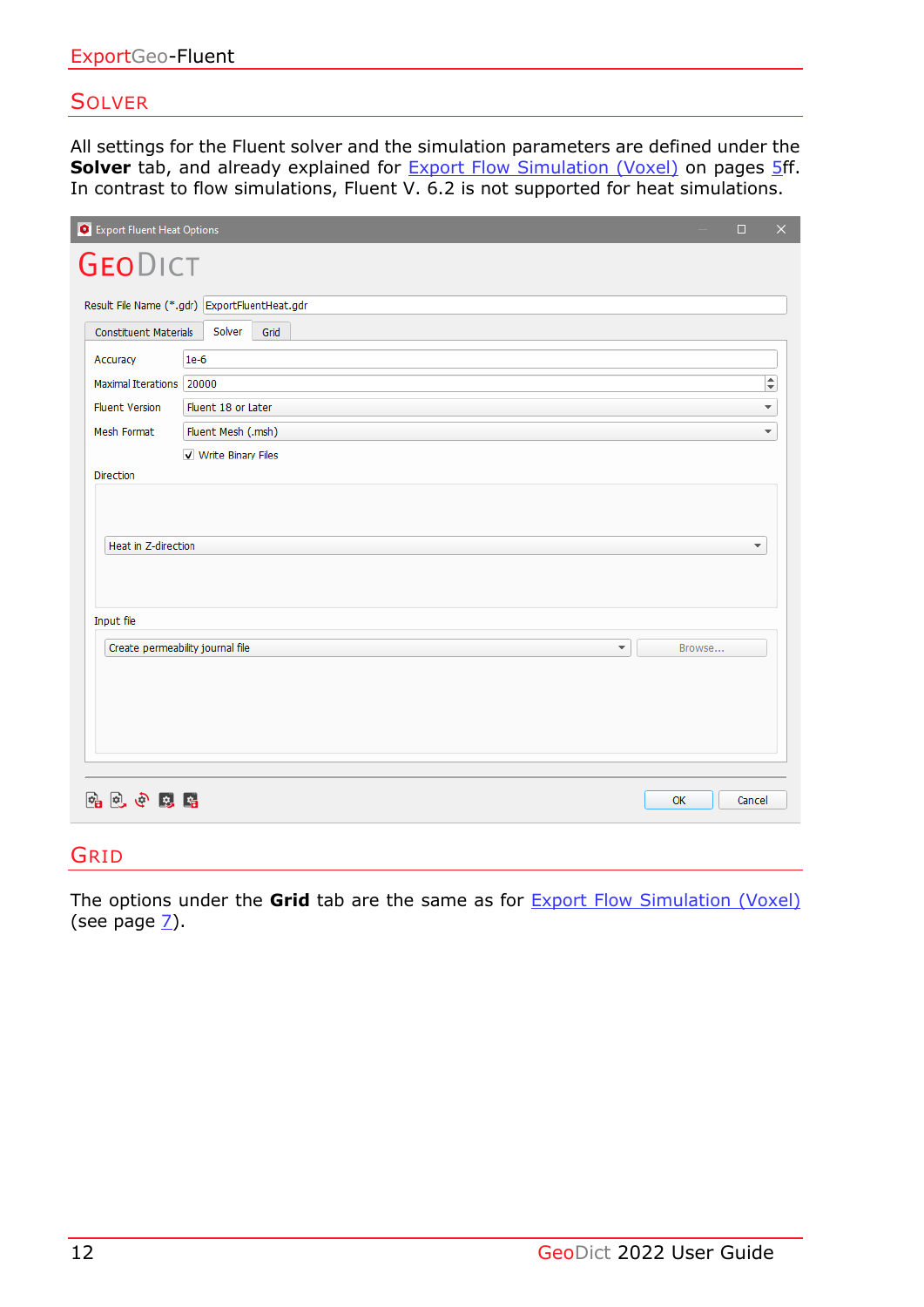## <span id="page-14-0"></span>EXAMPLE: EXPORT TO FLUENT FOR HEAT COMPUTATIONS

Start ExportGeo-Fluent by selecting **Export** → **ExportGeo-Fluent** in the menu bar. Select **Export Heat Simulation (Voxel)** from the pull-down menu in the ExportGeo-Fluent section. In this example, a weave structure with two materials is exported to Fluent to run heat computations.



| ExportGeo-Fluent               |        |  |  |
|--------------------------------|--------|--|--|
| Export Heat Simulation (Voxel) |        |  |  |
| Solver Options                 | Edit   |  |  |
|                                |        |  |  |
|                                |        |  |  |
|                                |        |  |  |
|                                |        |  |  |
| Help<br>Record                 | Export |  |  |

Click the **Solver Options**' **Edit…** button to open the **Fluent Solver Options** dialog. Then, enter the parameters for the Fluent solver.

Under the **Constituent Materials** tab, set the Material ID of the material occupying the pore space by clicking the **Pore…** button and selecting **Pore (Fluid)** → **Air** from the list in the Material Selector. Then, the conductivity for air from the GeoDict material database is used.

| <b>O</b> Export Fluent Heat Options                              |                                                                                                                                              |                                                                                                                                             | $\Box$<br>$\times$                                                |
|------------------------------------------------------------------|----------------------------------------------------------------------------------------------------------------------------------------------|---------------------------------------------------------------------------------------------------------------------------------------------|-------------------------------------------------------------------|
| <b>GEODICT</b>                                                   |                                                                                                                                              |                                                                                                                                             |                                                                   |
| Result File Name (*.gdr) ExportFluentHeat.gdr                    |                                                                                                                                              |                                                                                                                                             |                                                                   |
| <b>Constituent Materials</b><br>Solver<br>Grid                   |                                                                                                                                              |                                                                                                                                             |                                                                   |
| Temperature -273.15 <= $ 20$                                     |                                                                                                                                              | $\lt$ = 1000.00 °C $\lt$                                                                                                                    | Edit Material Database                                            |
| $\ddag$<br>Material                                              | <b>Thermal Conductivity</b>                                                                                                                  |                                                                                                                                             |                                                                   |
| ID Name<br>00 <sub>1</sub><br>Pore<br>ŀΥ<br>Manual (Solid)<br>01 | <b>Material Law</b><br>$\overline{\phantom{a}}$<br>Isotropic<br>Manual $\blacktriangledown$<br>1.28<br>Isotropic<br>$\overline{\phantom{a}}$ | Long. / (W/(mK)) Trans. 1 / (W/(mK)) Trans. 2 / (W/(mK)<br>Out of Range<br>1.28                                                             | 1.28                                                              |
| Manual (Solid)<br>02<br>$\overline{\phantom{0}}$                 | Manual $\blacktriangledown$<br>1.28<br>Isotropic<br>$\overline{\phantom{a}}$                                                                 | 1.28                                                                                                                                        | 1.28<br>×                                                         |
|                                                                  | 00 Material Selector                                                                                                                         |                                                                                                                                             | $\times$<br>$\Box$                                                |
| 唯しぐりも                                                            | <b>GEODICT</b>                                                                                                                               |                                                                                                                                             |                                                                   |
|                                                                  | Material Type Fluid                                                                                                                          | Name                                                                                                                                        | <b>Topic</b>                                                      |
| Fluid                                                            | Air<br><b>Information</b>                                                                                                                    | Solid<br>Þ.<br>Pore (Fluid)<br>Undefined<br>Manual                                                                                          |                                                                   |
|                                                                  |                                                                                                                                              | Air<br>$\mathbb{Z}$<br><b>Brine</b><br>Electrolyte<br>Mercury<br>Oil<br>Water<br>Porous (Fluid)<br><b>Undefined</b><br>$\blacktriangleleft$ | Gas, F<br>Liquid,<br>Liquid,<br>Liquid<br>Liquid,<br>Liquid,<br>Þ |
|                                                                  | <b>Edit Material Database</b>                                                                                                                | Search                                                                                                                                      |                                                                   |
|                                                                  |                                                                                                                                              |                                                                                                                                             | OK<br>Cancel                                                      |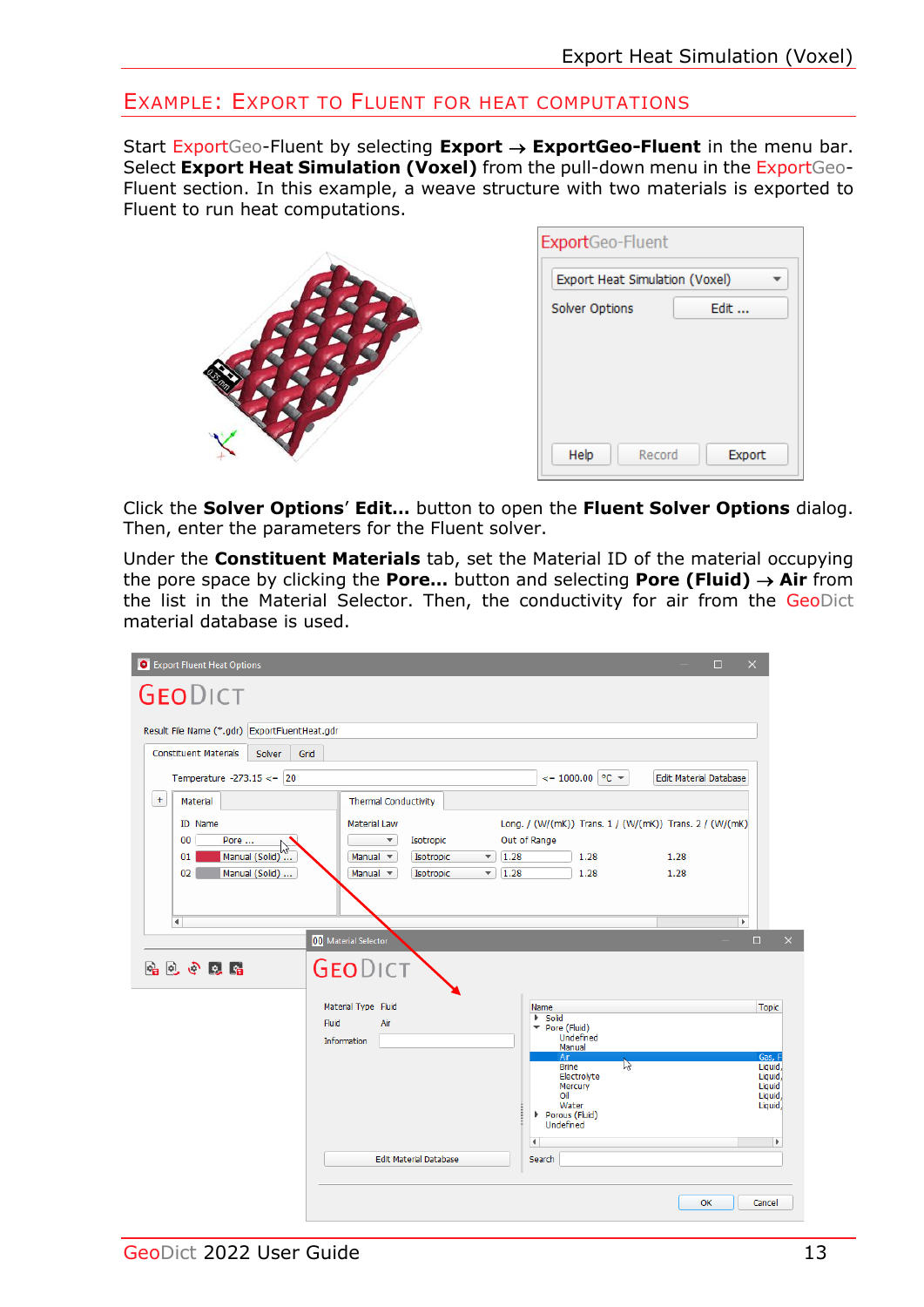Enter the conductivity for Material ID 01 and Material ID 02 manually as shown below.

| <b>O</b> Export Fluent Heat Options            |                                            |                                  |                                                         |                               | $\times$<br>$\Box$ |
|------------------------------------------------|--------------------------------------------|----------------------------------|---------------------------------------------------------|-------------------------------|--------------------|
| <b>GEODICT</b>                                 |                                            |                                  |                                                         |                               |                    |
| Result File Name (*.gdr) ExportFluentHeat.gdr  |                                            |                                  |                                                         |                               |                    |
| <b>Constituent Materials</b><br>Solver<br>Grid |                                            |                                  |                                                         |                               |                    |
| Temperature -273.15 <= $ 20$                   |                                            |                                  | $\le$ = 1000.00 °C $\sim$                               | <b>Edit Material Database</b> |                    |
| $\ddot{}$<br>Material                          | <b>Thermal Conductivity</b>                |                                  |                                                         |                               |                    |
| ID Name                                        | Material Law                               |                                  | Long. / (W/(mK)) Trans. 1 / (W/(mK)) Trans. 2 / (W/(mK) |                               |                    |
| Air (Fluid)<br>00<br>△                         | Isotropic<br>Iso. Lav $\blacktriangledown$ | 0.0257                           | 0.0257                                                  | 0.0257                        |                    |
| Manual (Solid)<br>01                           | Manual $\blacktriangledown$<br>Isotropic   | 1.28<br>$\overline{\phantom{a}}$ | 1.28                                                    | 1.28                          |                    |
| Manual (Solid)<br>02                           | Manual $\blacktriangledown$<br>Isotropic   | 1.28<br>$\overline{\mathbf{v}}$  | 1.28                                                    | 1.28                          |                    |
|                                                |                                            |                                  |                                                         |                               |                    |
| $\blacktriangleleft$                           |                                            |                                  |                                                         |                               | ×.                 |
|                                                |                                            |                                  |                                                         |                               |                    |
| Iv.<br>  xxii<br>Ŀа<br>œ.<br>(ب                |                                            |                                  |                                                         | OK                            | Cancel             |

In the **Solver** tab, keep the default values:

| <b>O</b> Export Fluent Heat Options          |                                               |        | $\times$<br>$\Box$       |
|----------------------------------------------|-----------------------------------------------|--------|--------------------------|
| <b>GEODICT</b>                               |                                               |        |                          |
|                                              | Result File Name (*.gdr) ExportFluentHeat.gdr |        |                          |
| <b>Constituent Materials</b>                 | Solver<br>Grid                                |        |                          |
| Accuracy                                     | $1e-6$                                        |        |                          |
| Maximal Iterations   20000                   |                                               |        | ŧ                        |
| <b>Fluent Version</b>                        | Fluent 18 or Later                            |        | $\overline{\phantom{a}}$ |
| Mesh Format                                  | Fluent Mesh (.msh)                            |        | $\overline{\mathbf{v}}$  |
| Direction                                    | V Write Binary Files                          |        |                          |
| Heat in Z-direction                          |                                               |        | v                        |
| Input file                                   |                                               |        |                          |
| Create permeability journal file             | $\overline{\mathbf v}$                        | Browse |                          |
| $\mathbb{Z}^1$<br>$\boxed{\circ}$<br>⊙<br>Ŀ. | l se                                          | OK     | Cancel                   |

Also keep the default value (**Voxels with side length …**) under the **Grid** tab. With this option, the voxel structure from GeoDict is used as it is. Click **OK** to close the **Export Fluent Heat Options** dialog and return to the **ExportGeo-Fluent** section. Click **Export** to export the structure and simulation settings for Fluent.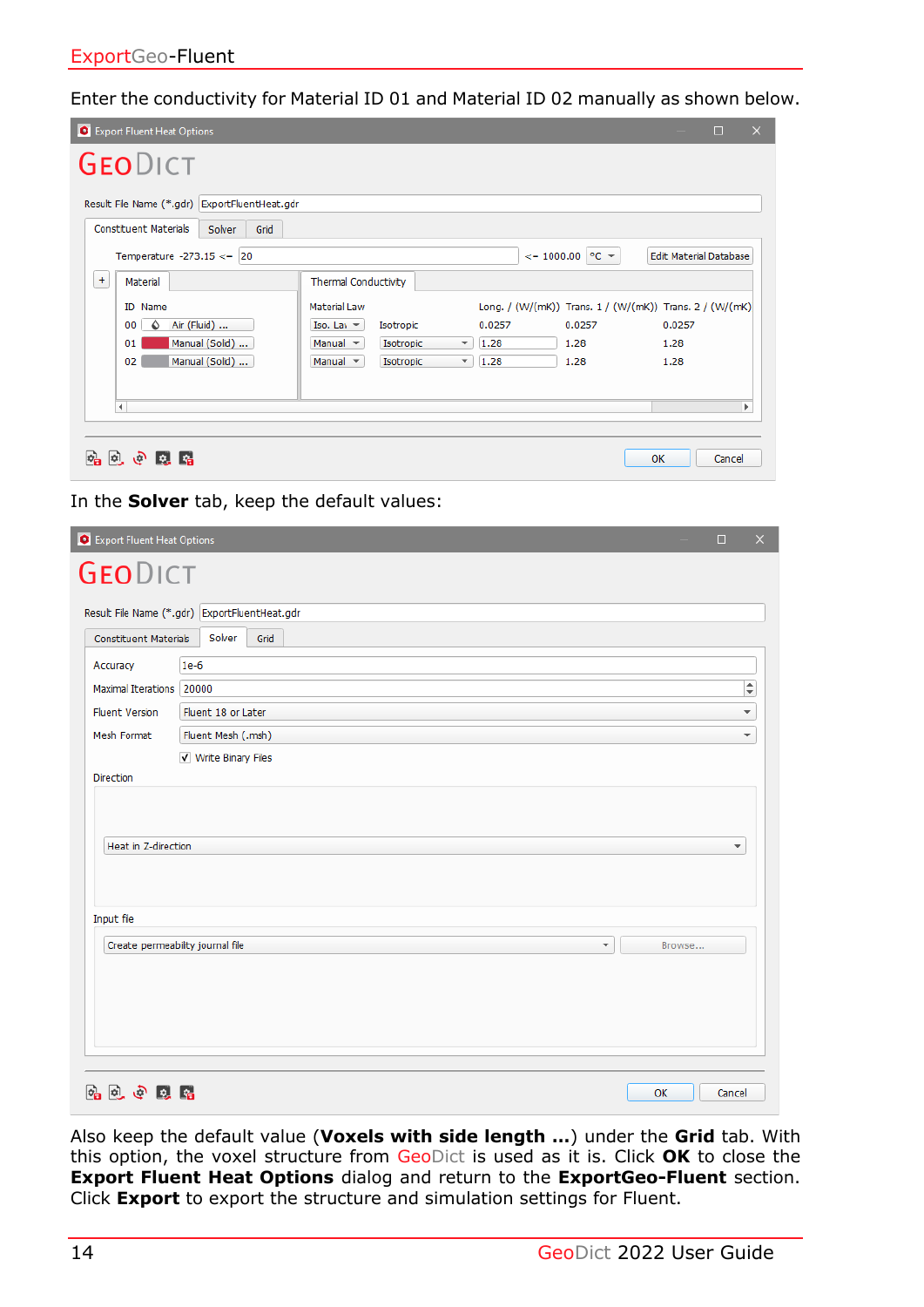The result file (\*.gdr) is automatically opened in the **Result Viewer**. It contains all information about the current export. The corresponding result folder contains the mesh and journal files for Fluent.

To run the flow computation, start **Fluent** and open the journal file by selecting **File**  → **Read** → **Journal…**.

After the simulation, the computation results can be visualized in **Fluent**. For example, the temperature distribution in the structure is shown in the figure below.



## <span id="page-16-0"></span>RUN HEAT SIMULATION (VOXEL)

**Run Heat Simulation (Voxel)** contains the same options as **Export Heat Simulation (Voxel)**, but the simulation in Fluent is directly started after clicking on **Run**.

| ExportGeo-Fluent            |      |  |  |
|-----------------------------|------|--|--|
| Run Heat Simulation (Voxel) |      |  |  |
| Solver Options              | Edit |  |  |
|                             |      |  |  |
|                             |      |  |  |
|                             |      |  |  |
| Help<br>Record              | Run  |  |  |

The available options are explained under [Export heat simulation \(voxel\),](#page-12-0) in pages [11f](#page-12-0)f.